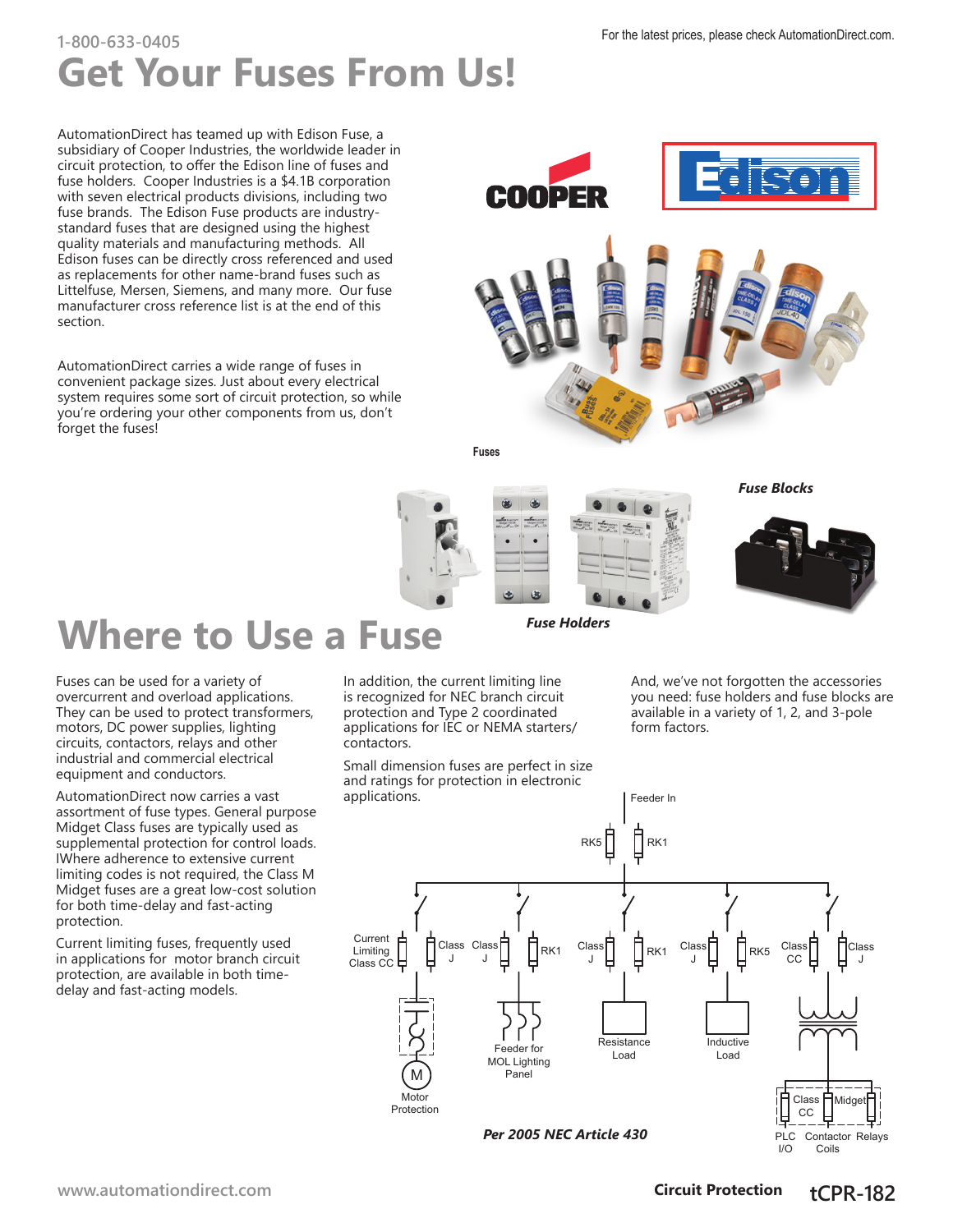## **10 Great Reasons to Use a Fuse...** For the latest prices, please check [AutomationDirect.com.](http://automationdirect.com) **1-800-633-0405**

#### **Why use a fuse?**

*Fuses offer a safe and economical solution for overcurrent protection of both conductors and components. Fuses can help make your control systems meet the UL and NEC codes.*



#### **Safety**

Overcurrent protective devices that have tripped are often reset without first investigating the cause of the fault. Electromechanical devices may not have the reserve capacity to open safely when a second or third fault occurs. When a fuse opens it is replaced with a new fuse, so the protection level is not degraded by previous faults. Our current limiting fuses meet the UL and NEC codes.



#### **Cost effective**

Fuses typically are the most cost effective means of providing overcurrent protection. This is especially true where high fault currents exist or where small components such as Control Transformers or DC power supplies need protection.



### **High interrupting rating**

With most low voltage current limiting fuses (< 600 volts) having a 200,000 amp interrupting rating, you are not paying a high premium for a high interrupting capacity. Our current limiting fuses meet the UL and NEC codes.



#### **Reliability**

Fuses have no moving parts to wear out or become contaminated by dust or oil.



### **North American standards**

Tri-National Standards specify fuse performance and maximum allowable fuse  $IP$  and  $I<sup>2</sup>t$  let-thru values.



#### **Component protection**

The high current limiting action of a fuse minimizes or eliminates component damage.



#### **Extended protection**

Devices with low interrupting ratings are often rendered obsolete by service upgrades or increases in available fault current. Updated NEC and UL standards are causing the need for potentially expensive system upgrades to non-fused systems.



#### **Selectivity**

Fuses can be easily coordinated to provide selectivity under both overload and short circuit conditions.



#### **Minimal maintenance**

Fuses do not require periodic recalibration as do some electromechanical overcurrent protective devices.



#### **Long life**

As a fuse ages, the speed of response will not slow down or change. A fuse's ability to provide protection will not be adversely affected by the passing of time.

# **...plus the best reason of all - our prices!**

AutomationDirect has secured great pricing for our fuses, fuse holders and fuse blocks, and can pass those savings on to you. Many items are priced well below industry list prices, making fuse protection a beneficial and affordable option for almost every electrical device.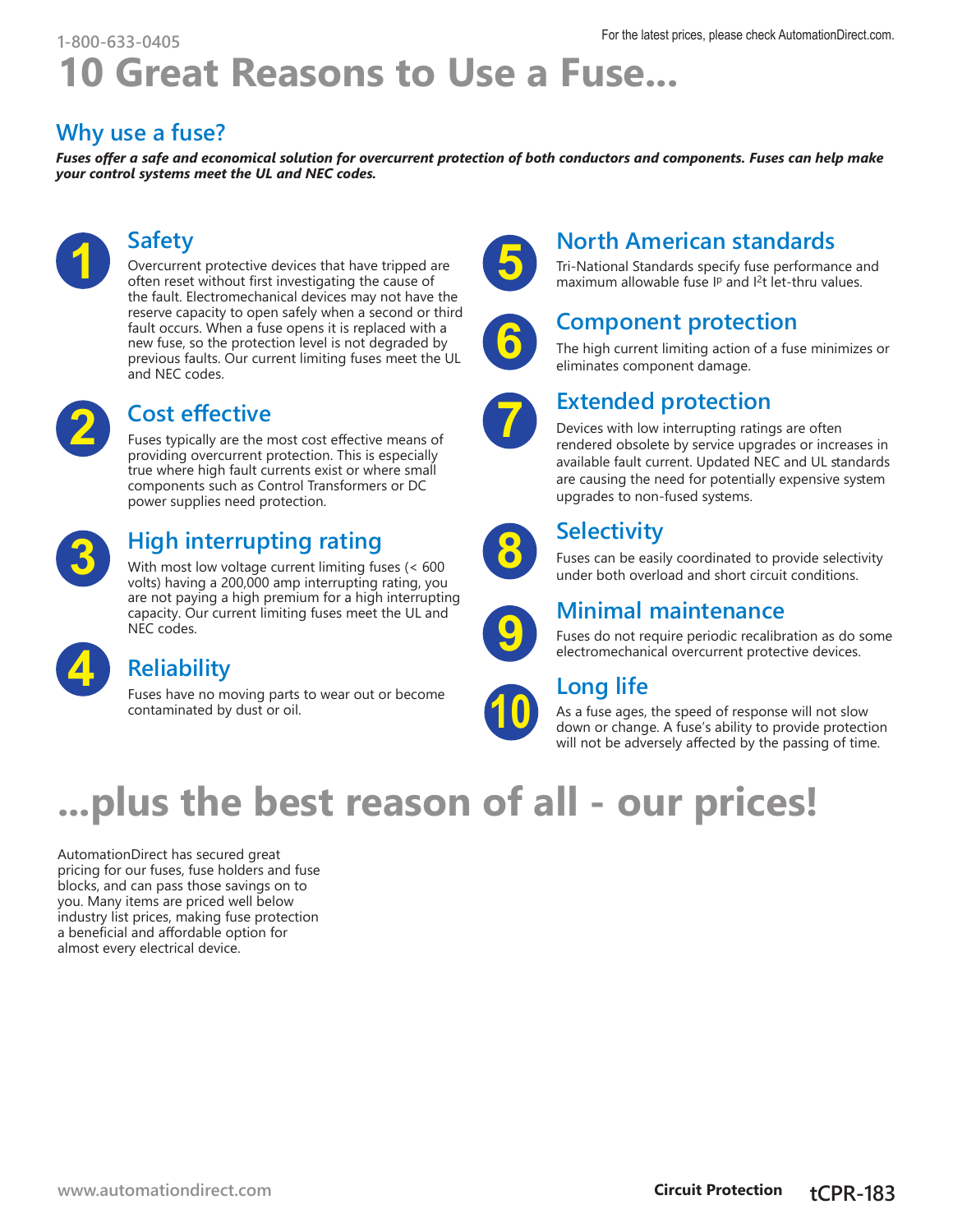## **Fuse Construction and Operation** For the latest prices, please check [AutomationDirect.com.](http://automationdirect.com) **1-800-633-0405**

The typical fuse consists of an element which is surrounded by a filler and enclosed by the fuse body. The element is welded or soldered to the fuse contacts (blades or ferrules).

The element is a calibrated conductor. Its configuration, mass and the materials employed are selected to achieve the desired electrical and thermal characteristics. The element provides the current path through the fuse. It generates heat at a rate dependent on its resistance and the load current.

The heat generated by the element is absorbed by the filler and passed through the fuse body to the surrounding air. The filler material, such as quartz sand, provides effective heat transfer and allows for the small element cross-section typical in modern fuses. The effective heat transfer allows the fuse to carry harmless overloads. The small element cross section melts quickly under short-circuit conditions. The filler also aids fuse performance by absorbing arc energy when the fuse clears

# **How to Talk Fuses**

#### **Commonly used terms**

**I2t (Ampere Squared seconds):** A measure of the thermal energy associated with currentflow.  $I<sup>2</sup>$ t is equal to (IRMS)2 x t, where t is the duration of current flow in seconds.

**Clearing I2t:** The total I<sup>2</sup>t passed by a fuse as the fuse clears a fault, with t being equal to the time elapsed from the initiation of the fault to the instant the fault has been cleared.

**Melting I2t:** The minimum I<sup>2</sup>t required to melt the fuse element.

**Ampere Rating:** The continuous current carrying capability of a fuse under defined laboratory conditions. The ampere rating is marked on each fuse.

**Available Fault Current:** The maximum short-circuit current that can flow in an unprotected circuit

**Coordination:** The use of overcurrent protective devices that will isolate only that portion of an electrical system that has been overloaded or faulted.

an overload or short circuit.

When a sustained overload occurs, the element will generate heat at a faster rate than the heat can be passed to the filler. If the overload persists, the element will reach its melting point and open. Increasing the applied current will heat the element faster and cause the fuse to open

low-level overloads for relatively long periods without damage. However, under high-current conditions, damage can occur quickly. Because of its inverse time current characteristic, a properly applied fuse can provide effective protection over a broad current range, from low-level overloads to high-level short circuits.



sooner. Thus, fuses have an inverse time current characteristic: that is, the greater the overcurrent, the less time required for the fuse to open the circuit.

This characteristic is desirable because it parallels the characteristics of conductors, motors, transformers, and other electrical apparatus. These components can carry

**Current-Limiting Range:** The available fault currents a fuse will clear in less than  $\frac{1}{2}$  cycle, thus limiting the actual magnitude of current flow.

**Element:** A calibrated conductor inside a fuse that melts when subjected to excessive current. The element is enclosed by the fuse body and may be surrounded by an arc-quenching medium such as silica sand. The element is sometimes referred to as a link.

**Fast-Acting Fuse:** This is a fuse with no intentional time-delay designed into the overload range. It is sometimes referred to as a "single-element fuse" or "non-delay fuse."

**Fault Current:** Short-circuit current that flows partially or entirely outside the intended normal load current path of a circuit component. Values may be from hundreds to many thousands of amperes.

**Ferrule:** The cylindrical brass, bronze or copper mounting terminals of fuses with amp ratings up to 60 amperes. The cylindrical terminals at each end of a fuse fit into fuse clips.

**Current-limiting Fuse:** A fuse that meets the following three conditions:

- 1. Interrupts all available overcurrents within its interrupt rating.
- 2. Within its current limiting range, limits the clearing time at rated voltage to an interval equal to, or less than, the first major or symmetrical current loop duration.
- 3. Limits peak let-through current to a value less than the available peak current.

**Interrupting Rating:** The maximum level of fault current that the fuse has been tested to safely interrupt.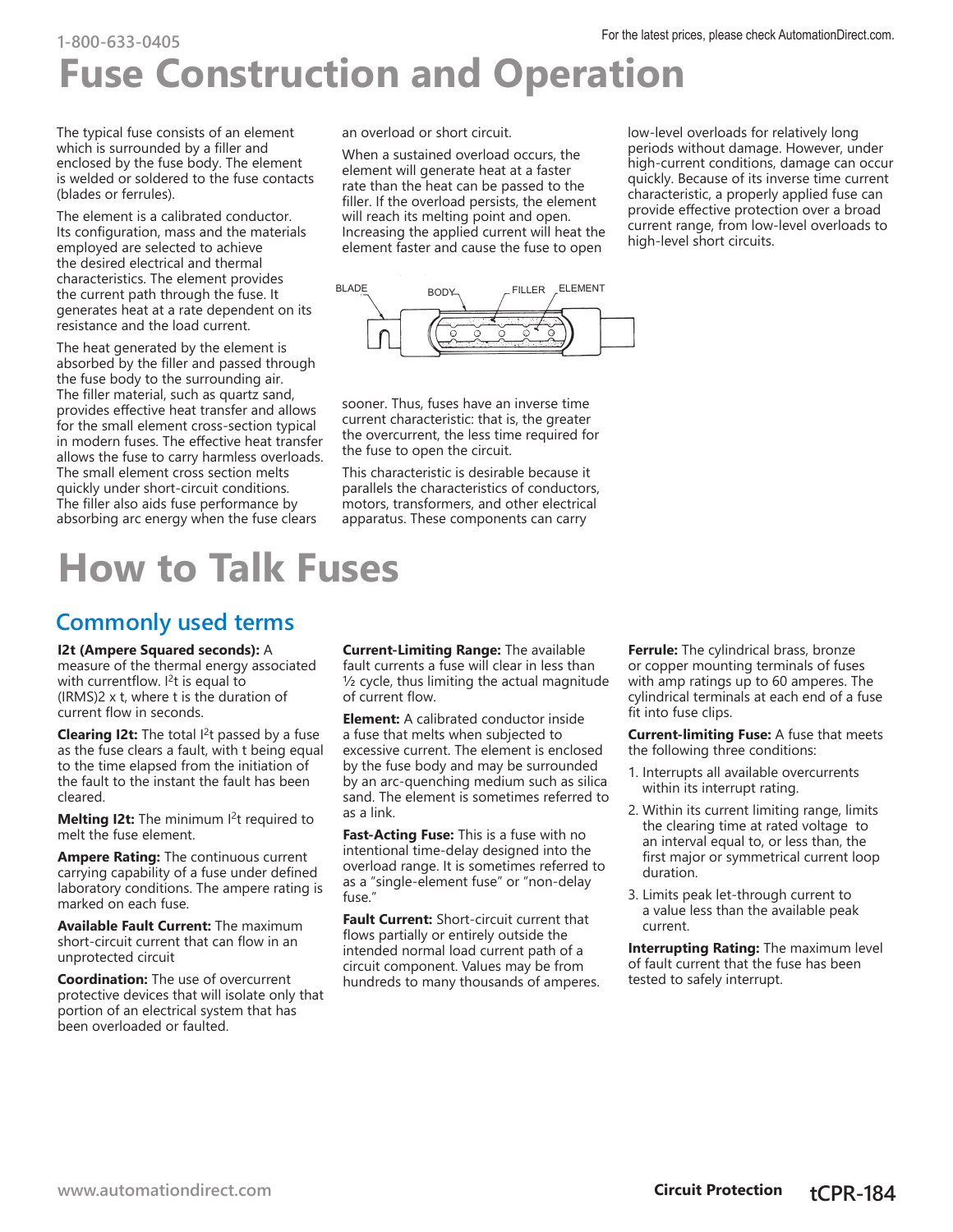# **Our Fuses at a Glance**









| <b>Fuse</b><br><b>Series</b> | <b>Class</b>                  | <b>Amperage</b><br><b>Range</b> | <b>Description</b>                                                                                                                                                                                          | <b>Application</b>                                                                                                                                                                                                                                    |  |  |  |
|------------------------------|-------------------------------|---------------------------------|-------------------------------------------------------------------------------------------------------------------------------------------------------------------------------------------------------------|-------------------------------------------------------------------------------------------------------------------------------------------------------------------------------------------------------------------------------------------------------|--|--|--|
| <b>JDL</b>                   |                               |                                 | Most popular current limiting dual element time delay<br>fuses available. Small physical size and high preformance<br>characteristics makes the class J ideal for any space limited<br>applications         | All general purpose circuits with high inrush inductive loads<br>including motor branch circuits and transformers. Also suited for<br>lighting loads. Recommended for type 2 (no damage) protection of<br>IEC style motors, starters, and contactors. |  |  |  |
| JHL                          | J                             | 1A to 600A                      | JHL Class J fuses combine the performance of high-speed<br>semiconductor fuses and the convenience of Class J branch-<br>circuit fuses in one small package. Ideal for AC and DC drives<br>and controllers. | AC and DC drives, electronic motor controllers, power<br>semiconductor devices that utilize diodes, GTOs, SCRs, or SSRs.                                                                                                                              |  |  |  |
| <b>ECNR</b>                  |                               | 1A to 600A                      | The dual element time delay characteristics of these fuses                                                                                                                                                  | Use in AC power distribution system mains, feeders, and branch                                                                                                                                                                                        |  |  |  |
| ECSR                         | RK <sub>5</sub><br>3A to 600A |                                 | typically allows them to be sized closer to the running ampacity<br>of inductive loads to reduce cost and improve over current<br>protection.                                                               | circuits. Recommended for high inrush inductive loads, like<br>motors and transformers, and non inductive loads like lighting, and<br>heating loads.                                                                                                  |  |  |  |
| <b>LENRK</b>                 |                               | 10A to 600A                     | These dual element time delay fuses have up to 40% more                                                                                                                                                     | Use in AC power distribution system mains, feeders, and branch                                                                                                                                                                                        |  |  |  |
| <b>LESRK</b>                 | RK1                           | 5A to 600A                      | current limitation and up to 350% more I2t limitation under<br>fault conditions than the ECNR and ECSR fuses, reducing the<br>potential for damage.                                                         | circuits. Recommended for high inrush inductive loads, like<br>motors and transformers, and non inductive loads like lighting, and<br>heating loads.                                                                                                  |  |  |  |
| TJN<br><b>TJS</b>            | Τ                             | 1A to 600A                      | These fuses are extremely fast-acting fuses in a compact, space-<br>saving size.                                                                                                                            | These fuses are ideal as the main fuse protection for panel<br>boards, load centers, meter stacks, and AC drives.                                                                                                                                     |  |  |  |
| <b>HCLR</b>                  | CC                            | 0.5A to 30A                     | Fast acting characteristics with 200kA Interrupting Rating, and<br>compact design are an excellent choice for inductive loads as<br>well as resistive loads                                                 | Recommended for branch circuit protection, resistive heating<br>loads, and lighting loads                                                                                                                                                             |  |  |  |
| <b>HCTR</b>                  | СC                            | 0.25A to 30A                    | Time delay characteristics with 200kA Interrupting Rating, and<br>compact design are an excellent choice for high inductive loads.<br>Meets the requirements of the NEC® 430.72 and UL508                   | Recommended for Motor Branch protection, short circuit protection<br>required by NEC® 430.52 and for Primary protection for control<br>transformer loads.                                                                                             |  |  |  |
| <b>EDCC</b>                  | CC                            | 0.5A to 30A                     | Low peak design was developed specifically for motor protection,<br>Provides excellent current limiting capabilities up to 200KA<br>600VAC                                                                  | Recommended for small horsepower motor circuits. Can provide<br>Type 2 coordinated protection for IEC or NEMA starters/contactors                                                                                                                     |  |  |  |
| MCL                          | Midget                        | 0.5A to 50A                     | Provides supplemental protection to end-use equipment with a<br>100KA interruption rating, 600VAC. Fast acting design responds<br>quickly to both overloads and short-circuit protection                    | Recommended for control circuits, street lighting, HID lighting, and<br>electronic equipment protection                                                                                                                                               |  |  |  |
| <b>MOL</b>                   | Midget                        | 0.5A to 30A                     | Provides supplemental protection to end-use equipment with a<br>10,000A interruption rating, economical laminated paper tube                                                                                | Recommended to use as supplemental protection for non inductive<br>control loads and lighting circuits                                                                                                                                                |  |  |  |
| <b>MEQ</b>                   | Midget                        | 0.25 to 30A                     | Provides supplemental protection to high inrush loads. has a<br>10,000A interruption rating, 500VAC. Fiber tube construction.                                                                               | Recommended to use as supplemental protection for inductive<br>control loads such as transformers and solenoids.                                                                                                                                      |  |  |  |
| <b>MEN</b>                   | Midget                        | 0.5A to 30A                     | Provides supplemental protection to high inrush loads, has a<br>10,000A interruption rating, fiber tube construction. Dual element<br>allows harmless inductive surges to pass without opening.             | Recommended to use as supplemental protection for inductive<br>control loads such as transformers and solenoids, and other high<br>inrush electronics circuits.                                                                                       |  |  |  |
| <b>ABC</b>                   | 1 1/4" x 1/4"<br>Ceramic      | 0.5A to 30A                     | Fast acting 1/4" x 1-1/4" ceramic tube construction.<br>Small dimension electronic fuses.                                                                                                                   | Recommended as supplemental protection for electronic<br>applications                                                                                                                                                                                 |  |  |  |
| <b>AGC</b>                   | $11/4" \times 1/4"$<br>Glass  | 0.5A to 30A                     | Fast acting 1/4" x 1-1/4" glass tube construction.<br>Small dimension electronic fuses.                                                                                                                     | Recommended as supplemental protection for electronic<br>applications                                                                                                                                                                                 |  |  |  |
| <b>GMA</b>                   | 5mm x 20mm<br>Glass           | 0.063A to 15A                   | Fast acting 5mm x 20mm glass tube construction.<br>Small dimension electronics fuses.                                                                                                                       | Recommended as supplemental protection for electronic<br>applications                                                                                                                                                                                 |  |  |  |
| <b>GMC</b>                   | 5mm x 20mm<br>Glass           | 0.5A to 10A                     | Medium Time Delay 5mm x 20mm glass tube construction.<br>Small dimension electronics fuses.                                                                                                                 | Recommended as supplemental protection for electronic<br>applications                                                                                                                                                                                 |  |  |  |
| <b>MDA</b>                   | $11/4$ " x $1/4$ "<br>Ceramic | 0.5A to 20A                     | Time Delay 1/4" x 1-1/4" ceramic tube construction.<br>Small dimension electronics fuses.                                                                                                                   | Recommended as supplemental protection for electronic<br>applications                                                                                                                                                                                 |  |  |  |
| <b>MDL</b>                   | 1 1/4" x 1/4"<br>Glass        | 0.0625A to 20A                  | Time Delay 1/4" x 1-1/4" glass tube construction.<br>Small dimension electronics fuses.                                                                                                                     | Recommended as supplemental protection for electronic<br>applications                                                                                                                                                                                 |  |  |  |
| <b>S500</b>                  | 5mm x 20mm<br>Glass           | 0.032A to 10A                   | Fast acting 5mm x 20mm glass tube construction.<br>Small dimension electronics fuses.                                                                                                                       | Recommended as supplemental protection for electronic<br>applications                                                                                                                                                                                 |  |  |  |
| S506                         | 5mm x 20mm<br>Glass           | 0.25A to 6.3 A                  | Time Delay 5mm x 20mm glass tube construction.<br>Small dimension electronics fuses.                                                                                                                        | Recommended as supplemental protection for electronic<br>applications                                                                                                                                                                                 |  |  |  |
| LCU                          | L                             | 601-1200 A                      | Fast acting current limiting for non-inductive applications.                                                                                                                                                | Suited for protection of low interrupting circuit breakers and non-<br>inductive loads.                                                                                                                                                               |  |  |  |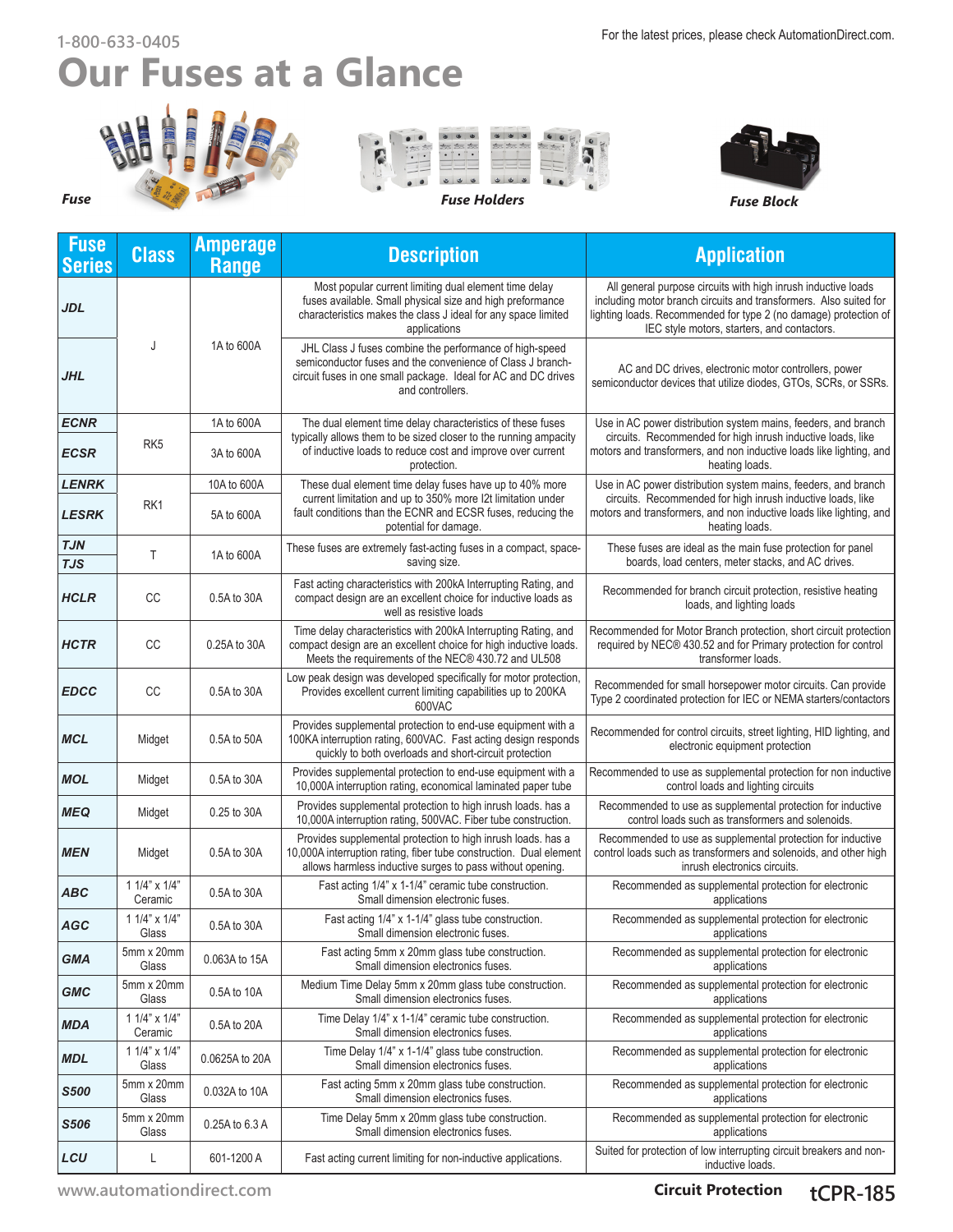

**Selection Guide**

#### **Line Overview**

The Edison family of fuses, fuse blocks and fuse holders is divided into two classes:

1. Current Limiting: Class CC, Class J, Class L, Class RK, Class T 2. General Purpose: Class M Midget and Small Dimension

The fuse selection guide below is a general summary of the

specifications included for each fuse type. This selection guide does not include the many variables that can exist for specific situations such as local codes, unusual temperature, or other operating conditions. When selecting fuses, be sure to comply with any applicable PUBLIC SAFETY standards that apply to Overcurrent Protection Devices (OPD).

#### **Edison Fuses Selection Guide and General Specifications** *Description Current Limiting Class J Class RK5 Class RK1 Class T Class L Class CC Fuse Type Fast-Acting Time-Delay Time-Delay Extremely Fast-Acting Fast-Acting Fast-Acting Time-Delay Part Number JHL JDL ECNR ECSR LENRK LESRK TJN TJS LCU HCLR HCTR EDCC* 250VAC 250VAC 600VAC 300VAC 125 VDC\* 125 VDC\* 600VAC 600VAC 600VAC 600VAC *Voltage*  (1-200A) (10-60A) 160 VDC 600VAC 600V 300VDC 600VAC 450VDC 300VDC\* 300VDC\* 300VDC\* *Rating* (0.5-2.25A) 250VDC\* 250VDC\* (15-600A) (15-20A) (201-600A) (70-600A) *Amp Rating* | 1 - 600 | 1 - 600 | 3 - 600 | 10 - 600 | 5 - 600 | 1 - 600 | 601 - 1200 | 0.5 - 30 | 0.25 - 30 | 0.5 - 30 *Interrupting Rating* 200,000 RMS Symmetrical Amps *Current*  **Limiting** | Class J Class RK5 | Class RK1 | Class T | Class L | Class CC<br>**Limiting** | Class J | Class RK5 | Class RK1 | Class T | Class L | Class CC UL Listed  $\overline{\phantom{a}}$

| Agency<br><b>Approvals</b> | Class J<br>Guide JDDZ<br>File E162363<br><b>CSA Certified</b><br>HRCI-J per<br>C22.2.<br>No. 248.8<br>File 700489<br><b>RoHS</b><br>compliant | <b>UL Listed</b><br>Class J<br>Guide JDDZ<br>File E162363<br><b>CSA Certified</b><br>HRCI-J per<br>C22.2. No.<br>248.8<br>File 700489 | UL Listed, Class RK, Guide JDDZ,<br>File E162363<br>CSA Certified HRCI-R per C22.2. No. 248.12.<br>File 700489<br>(LENRK CSA File 053787) | UL Listed, Class T.<br>Guide JDDZ. File<br>E162363<br><b>CSA Certified HRCI-T</b><br>per C22.2, No. 248.12,<br>File 53787.<br>Class 1422-02 &<br>1422-82 | UL Listed.<br>Std. 248-10<br><b>CSA</b><br>Certified,<br><b>HRC-L C22.2</b><br>No. 248.10.<br>Class 1422-<br>02.<br>File 53787 | UL Listed to 248.4. Class CC.<br>Guide JDDZ, File E162363,<br>CSA certified HRCI-MISC per C22.2<br>No. 248.4. File 700489 |
|----------------------------|-----------------------------------------------------------------------------------------------------------------------------------------------|---------------------------------------------------------------------------------------------------------------------------------------|-------------------------------------------------------------------------------------------------------------------------------------------|----------------------------------------------------------------------------------------------------------------------------------------------------------|--------------------------------------------------------------------------------------------------------------------------------|---------------------------------------------------------------------------------------------------------------------------|
| <b>Dimensions</b>          |                                                                                                                                               | ferrule (in): 13/32, length (in): 1-1/2                                                                                               |                                                                                                                                           |                                                                                                                                                          |                                                                                                                                |                                                                                                                           |

**\* Self-certified DC ratings**

| <b>Edison Fuses Selection Guide and General Specifications</b> |                                                                           |                   |                                    |                                      |                                                                                                                                                                                                                                                                                                          |                                                                     |                                                                                                                                                                                                    |                                                 |                                                                                                                                                                                                                                                                |                                                        |                                                                                                                                                                  |             |  |
|----------------------------------------------------------------|---------------------------------------------------------------------------|-------------------|------------------------------------|--------------------------------------|----------------------------------------------------------------------------------------------------------------------------------------------------------------------------------------------------------------------------------------------------------------------------------------------------------|---------------------------------------------------------------------|----------------------------------------------------------------------------------------------------------------------------------------------------------------------------------------------------|-------------------------------------------------|----------------------------------------------------------------------------------------------------------------------------------------------------------------------------------------------------------------------------------------------------------------|--------------------------------------------------------|------------------------------------------------------------------------------------------------------------------------------------------------------------------|-------------|--|
| <b>Description</b>                                             | <b>General Purpose - Midget</b>                                           |                   |                                    |                                      | <b>General Purpose - Small Dimension Electronic</b>                                                                                                                                                                                                                                                      |                                                                     |                                                                                                                                                                                                    |                                                 |                                                                                                                                                                                                                                                                |                                                        |                                                                                                                                                                  |             |  |
| <b>Fuse Type</b>                                               | <b>Time-Delay</b><br><b>Fast-Acting</b>                                   |                   |                                    | <b>Fast-Acting</b><br><b>Ceramic</b> | <b>Fast-Acting Glass</b>                                                                                                                                                                                                                                                                                 |                                                                     | <b>Medium Time-</b><br><b>Delay Glass</b>                                                                                                                                                          | <b>Time-Delav</b><br><b>Ceramic</b>             | <b>Time-Delav</b><br>Glass                                                                                                                                                                                                                                     | <b>Fast-Acting</b><br>Glass                            | Time-<br><b>Delay</b><br>Glass                                                                                                                                   |             |  |
| <b>Part Number</b>                                             | <b>MCL</b>                                                                | <b>MOL</b>        | <b>MEQ</b>                         | <b>MEN</b>                           | <b>ABC</b>                                                                                                                                                                                                                                                                                               | <b>AGC</b>                                                          | <b>GMA</b>                                                                                                                                                                                         | <b>GMC</b>                                      | <b>MDA</b>                                                                                                                                                                                                                                                     | <b>MDL</b>                                             | <b>S500</b>                                                                                                                                                      | <b>S506</b> |  |
| <b>Voltage</b><br><b>Rating</b>                                | 600 VAC                                                                   | 250<br><b>VAC</b> | <b>500 VAC</b>                     | <b>250 VAC</b>                       | <b>250 VAC</b><br>$(0.5 \text{ to } 30 \text{A})$<br>125VDC:<br>$(0.5 \text{ to } 30 \text{A})$                                                                                                                                                                                                          | 250VAC:<br>(0.1 to 10A)<br>32VAC:<br>$(15 \text{ to } 30 \text{A})$ | 250VAC<br>$(0.063 - 3A)$<br>125VAC<br>$(4 - 15A)$                                                                                                                                                  | 250VAC<br>$(0.5 - 3A)$<br>125VAC<br>$(4 - 10A)$ | 250VAC<br>125VDC<br>(20A)                                                                                                                                                                                                                                      | 250VAC:<br>(0.0625)<br>to 8A)<br>32VAC:<br>(10 to 20A) | 250VAC                                                                                                                                                           | 250VAC      |  |
| <b>Amp Rating</b>                                              |                                                                           |                   | 0.5 to 50   0.5 to 30   0.25 to 30 | 0.5 to 30                            | 0.5 to 30                                                                                                                                                                                                                                                                                                | 0.10 to 30                                                          | 0.063 to 15                                                                                                                                                                                        | 0.5 to 10                                       | 0.5 to 20                                                                                                                                                                                                                                                      | 0.0625 to 20                                           | 0.032 to 10   0.25 to 6.3                                                                                                                                        |             |  |
| Interrupting<br><b>Rating</b>                                  | 100,000<br><b>RMS</b><br>Amps                                             | 10,000 RMS Amps   |                                    |                                      | See specifications table on product pages                                                                                                                                                                                                                                                                |                                                                     |                                                                                                                                                                                                    |                                                 |                                                                                                                                                                                                                                                                |                                                        |                                                                                                                                                                  |             |  |
| <b>Current</b><br>Limitina                                     | N/A                                                                       |                   |                                    |                                      | N/A                                                                                                                                                                                                                                                                                                      |                                                                     |                                                                                                                                                                                                    |                                                 |                                                                                                                                                                                                                                                                |                                                        |                                                                                                                                                                  |             |  |
| Agency<br><b>Approvals</b>                                     | UL Listed to 248.14. File E162443<br>CSA Cert. C22.2 Part 59.2, LR 700489 |                   |                                    |                                      | UL Listed standard 248-14<br>UL Listed Guide and File nos.<br>(ABC 0.25-20 A):<br>(AGC 1/100-10 A)<br>JDYX and E19180<br>UL Recognition Guide and File<br>nos. (ABC 20-30A): (AGC 11-30)<br>JDYX2 and E19180<br><b>CSA Certification Record No:</b><br>053787 C 000 and Class No:<br>1422 01 and 1422 30 |                                                                     | Designed to UL/CSA 248-14<br>UL Listed, Guide JDYX, File<br>E19180 63mA-6A<br>UL Recognition, Guide<br>JDYX2, File E19180, 7A-15A<br>CSA Certified, File<br>053787 C 000,<br>63mA-6A Class 1422-01 |                                                 | UL Listed standard 248-14<br>UL Listed Card:<br>MDA 2/10-20A.<br>MDL 1/16-8A<br>(Guide JDYX, File E19180<br>UL Recognized Card:<br>MDA 25-30A MDL 9-30A<br>(Guide JDYX2, File E19180)<br><b>CSA Certification Card:</b><br>MDA 2/10-15A<br>(Class No. 1422-01) |                                                        | <b>UL Recognized Guide</b><br><b>JDYX2. File E19180</b><br>Semko Approval<br><b>VDE Approval</b><br><b>BSI Approval</b><br><b>IMQ Approval</b><br>RoHS compliant |             |  |
|                                                                |                                                                           |                   |                                    |                                      |                                                                                                                                                                                                                                                                                                          |                                                                     |                                                                                                                                                                                                    | <b>RoHS</b>                                     |                                                                                                                                                                                                                                                                |                                                        |                                                                                                                                                                  |             |  |
| <b>Dimensions</b>                                              | ferrule (in): 13/32 length (in): 1-1/2                                    |                   |                                    |                                      |                                                                                                                                                                                                                                                                                                          | $1/4$ " x $1-1/4$ ".<br>$(6.3mm \times 32mm)$                       | $0.197" \times 0.788"$<br>$(5mm \times 20mm)$                                                                                                                                                      |                                                 | $1/4$ " x 1-1/4".<br>$(6.3mm \times 32mm)$                                                                                                                                                                                                                     |                                                        | $0.197" \times 0.788"$<br>$(5mm \times 20mm)$                                                                                                                    |             |  |

**[www.automationdirect.com](http://www.automationdirect.com) Circuit Protection tCPR-186** 

600VAC 300VDC

 $(20 - 30A)$